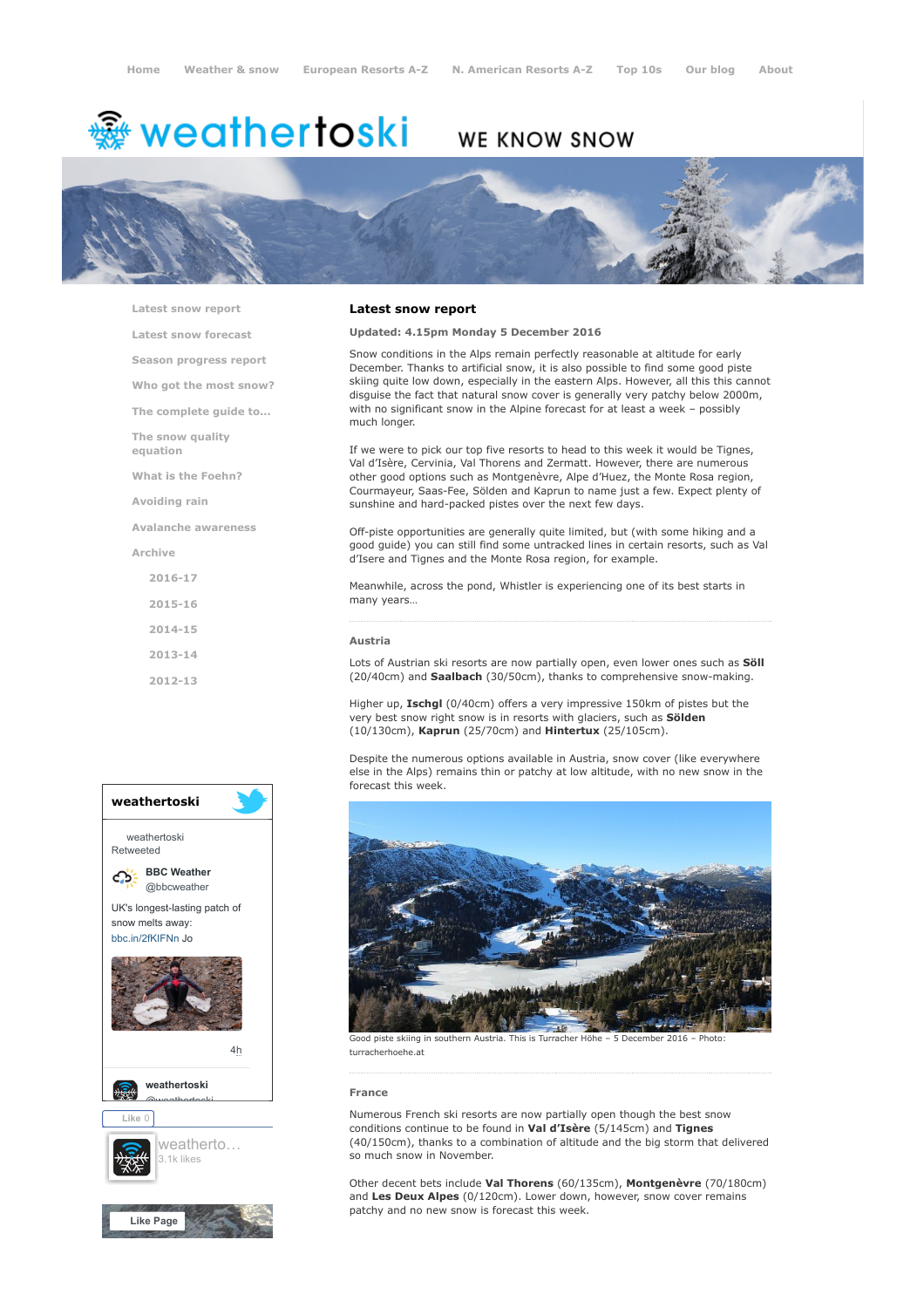Follow me on: **Lwitte** 

Tweet this page

[Tweet](https://twitter.com/intent/tweet?original_referer=https%3A%2F%2Fwww.weathertoski.co.uk%2Fweather-snow%2Farchive%2Fsnow-report-05-12-2016%2F&ref_src=twsrc%5Etfw&text=Weather%20to%20ski%20-%20Snow%20report%20-%205%20December%202016&tw_p=tweetbutton&url=https%3A%2F%2Fwww.weathertoski.co.uk%2Fweather-snow%2Farchive%2Fsnow-report-05-12-2016%2F)







# Contact us...

Got a burning question about weather or snow conditions in the Alps? [Contact us](https://www.weathertoski.co.uk/about-1/contact-us/) and we'll do our best to answer it...

### E: [info@weathertoski.co.uk](mailto:fraser@weathertoski.co.uk)

T: +44 (0)20 3151 3154



eather and great snow in Tignes – 5 December 2016 – Photo: tignes.net

### Italy

Dozens of Italian ski resorts are now partially open, although artificial snow is playing a major role in most cases. Nowhere is this better illustrated than in the Dolomiti Superski area (e.g Cortina, Kronplatz, Sella Ronda) where 400km of pistes are now open with an upper base of between 20cm and 40cm.

The best natural snow cover (and snow conditions), however, remains at altitude in the north-western Italian Alps, in resorts such as Cervinia (35/160cm) and the Monte Rosa region (20/100cm). No new snow is expected this week.



Great weather for snow-making in the Dolomites. This is Carezza – 5 December 2016 – Photo: dolomitisuperski.com

## Switzerland

Snow cover in Switzerland remains reasonable at altitude but is generally very patchy below 2000m.

The best skiing is to be found high up in Zermatt (0/110cm) and Saas-Fee (10/135cm). However, numerous other resorts are partially open - often with considerable artificial help - including St Moritz (0/50cm), Grimentz (20/50cm) and **Davos** (0/30cm). No new snow is expected this week.



Only patchy snow cover in relatively low-lying Villars – 5 December 2016 – Photo: villars.ch

#### Rest of Europe

A number of resorts are now partially open in the Pyrenees though, generally speaking, snow depths remain very modest. Two resorts which can offer some good piste skiing at the moment are France's Cauterets (15/35cm) and Andorra's Pas de La Casa (15/35cm).

Lots of resorts are now partially open in Scandinavia, including Sweden's Åre (45cm mid-mountain base) and Finland's Ruka (32cm mid-mountain base).